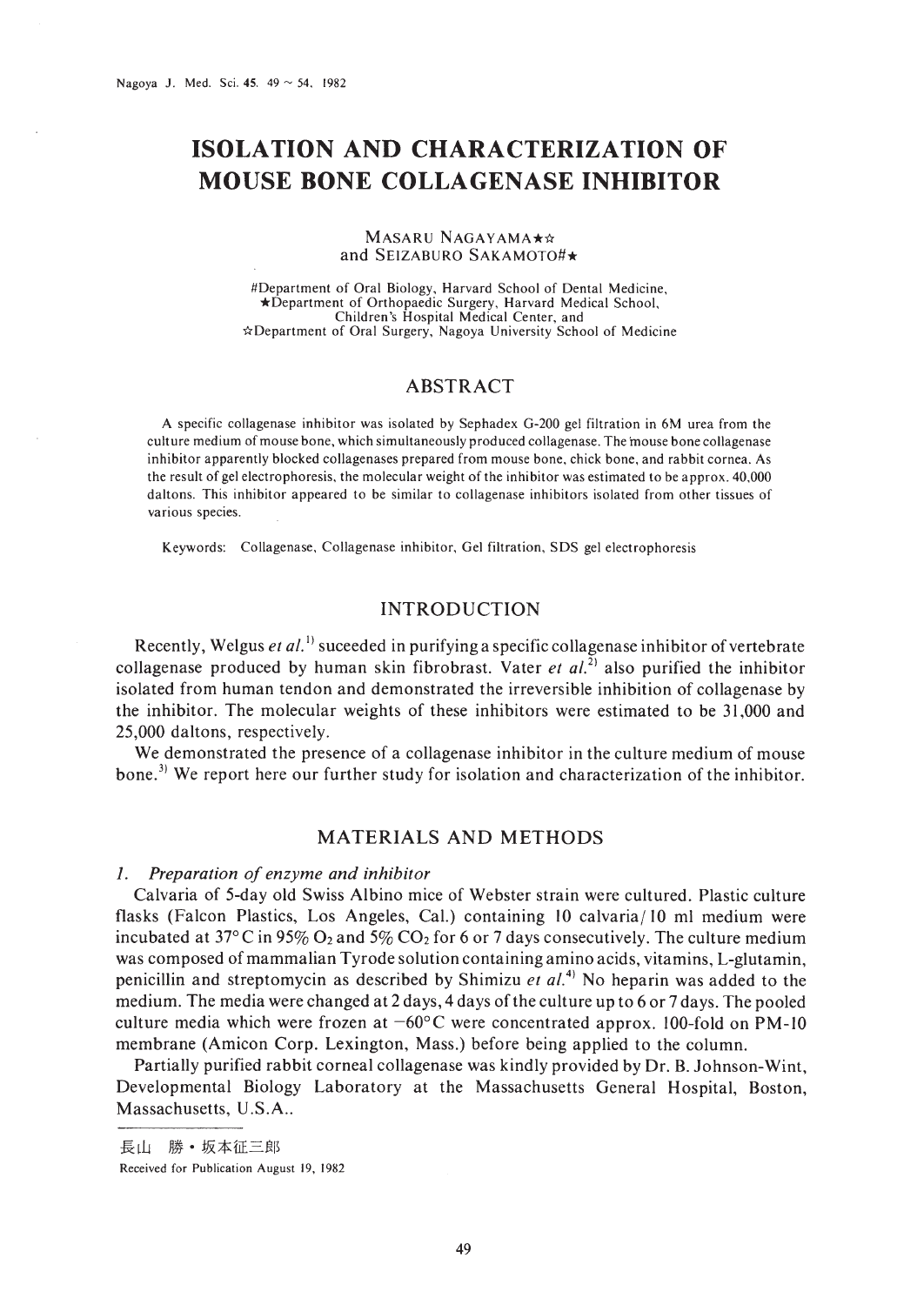## *2. Collagenase and collagenase inhibitor assay*

Collagenase activity was assayed as previously described.<sup>5)</sup> Prior to assay, the samples of chromatographic fractions were activated with p-APMA (p-aminophenylmercuric acetate, Aldric Chemical Co., Milwaukee, Wisc.) for activation of latent collagenase.

Inhibitor activity was assayed by adding inhibitor preparations to a known amount of active chick bone collagenase as previously described.<sup>6)</sup> Prior to assay, desalting was carried out by passing the sample fractions through PO-IO columns (Pharmacia Fine Chemicals, Piscataway, N.J.).

## *3. Column Chromatography*

The concentrated culture media were chromatographed in a cold room on a column  $(1.6\times$ 90 cm) of Sephadex G-200 (Pharmacia Fine Chemicals, Piscataway, N.J.), equilibrated with 50 mM Tris-HCl buffer, pH 7.6 containing 5 mM CaCl<sub>2</sub>, 1 mM benzamine-HCl (Sigma Chemical Co., St. Louis, Mo.) as described.<sup>3)</sup> The chromatographic fractions corresponding to the collagenase and the collagenase inhibitor were collected, and the samples were assayed for their collagenase activities and abilities to inhibit the active collagenase.

### 4. *Dialysis and lyophilization of the inhibitor*

The collected fractions were concentrated to approx. 5 ml on PM-1O membrane and were frozen at  $-60^{\circ}$ C. The large amount of concentrates corresponding to the inhibitor were put together and were further concentrated to approx. 10 ml on PM-1O membrane. Then the concentrated sample was dialyzed against deionized water and thereafter was lyophilized. 5. *Gel electrophoresis*

The method used was that of Fairbanks *et al.*<sup>7)</sup> with 5.6% polyacrylamide gels. This system employs a Tris/ acetate/ EDTA buffer at **pH** 7.4 containing 1% sodium dodecyl sulfate (SOS).

As standard protein samples, the kit of SOS gel electrophoresis standards (Bio-Rad laboratories, Richmond, Cal.) which consists of a series of natural proteins with molecular weights ranging from 14,400 (lysozyme) to 92,500 daltons (phosphorylase B) was used. The standard samples as well as the lyophilized inhibitor were dissolved in the sample solution as described. $\frac{7}{2}$ 

#### RESULTS

Fig. I shows the elution profile of mouse bone collagenase and collagenase inhibitor from a column of Sephadex G-200 gel, equilibrated with 6M urea in Tris buffer. As indicated, the elution was monitored by the absorbance at 280 nm. The major protein peak was obtained at the elution position corresponding to fraction number 28 to 34 where neither appreciable amount of enzyme nor inhibitor was detected in the eluate.

Active and latent collagenase emerged in the identical elution position corresponding to fraction number 36 to 48.

The inhibitor was found in the elution position, fraction number 50 to 60. It was observed that the inhibitor was almost completely separated from the enzyme. Those fractions corresponding to the inhibitor were collected, concentrated, and preserved in a freezer at  $-60^{\circ}$ C. The pooled inhibitor sample was rechromatographed on a column (2.5  $\times$  90 cm) of Sephadex G-200 equilibrated with 6M urea in Tris buffer. And, as shown in Fig. 2, a discrete peak of collagenase inhibition was obtained. No collagenase activity was detected in the preceding fractions (not shown in Fig. 2). The eluate corresponding to fraction number 57 to 66 was collected as the pure collagenase inhibitor.

**In** addition to mouse bone collagenase, the isolated mouse bone collagenase inhibitor also blocked collagenases isolated from the tissues of different species. Table I shows the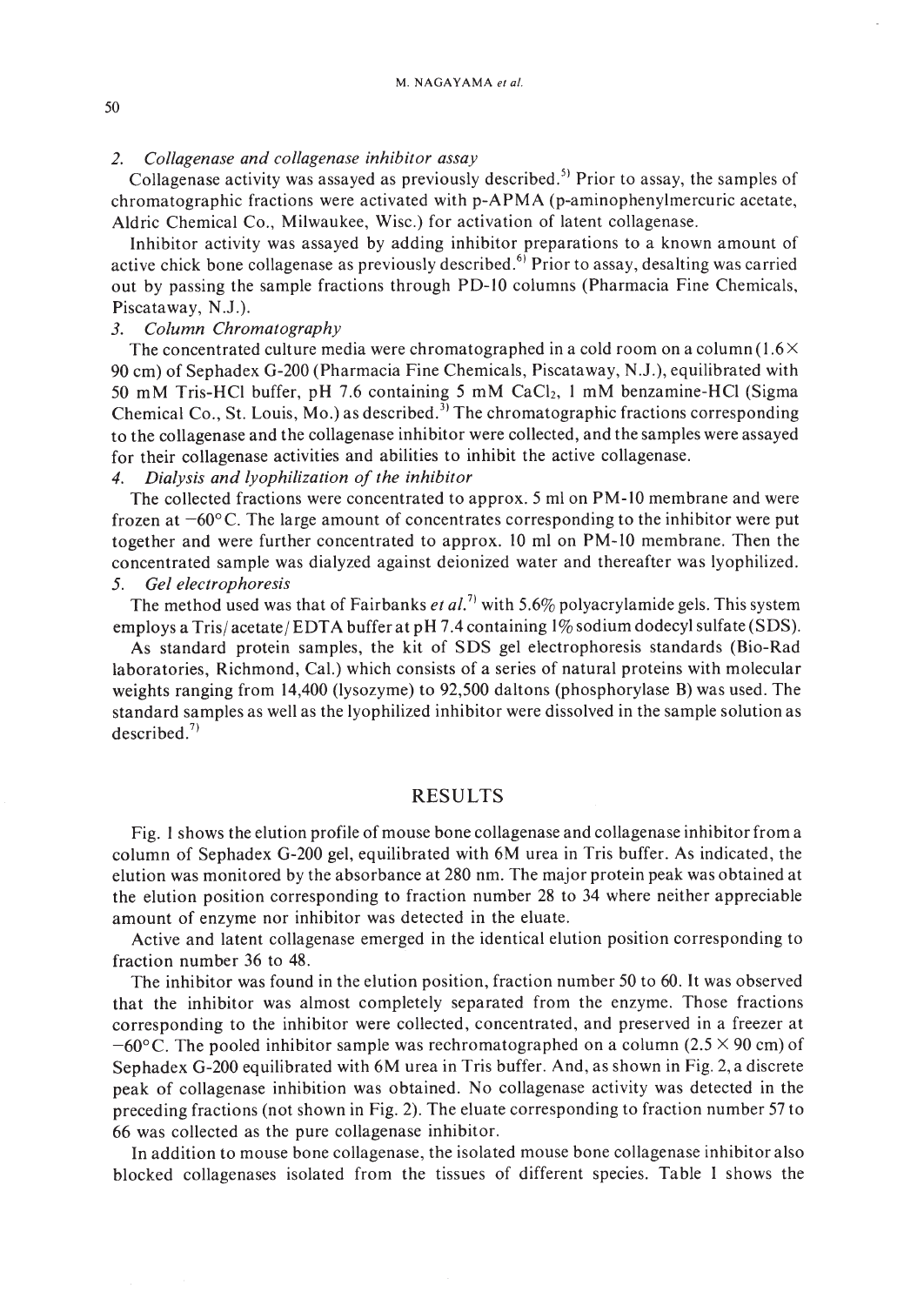

Fig. 1 Collagenase and collagenase inhibitor from mouse bone culture chromatographed by Sephadex G-200 gel column (1.6  $\times$  90 cm), equilibrated with 6M urea in Tris buffer. The pooled culture media (approx. 100-fold concentrated, 2.5 ml) was gel-filtered. The flow rate was 7.5 ml/h and fractions of 2.3 ml were collected. Desalted fractions (50  $\mu$ l aliquots) were assayed for their collagenase activities after activation with p-APMA (total collagenase) or without activation (active collagenase). Desalted fractions (200  $\mu$ l aliquots) were also assayed for their abilities to inhibit chick bone collagenase (25  $\mu$ l aliquots). The results are expressed as percentage inhibition of the stated amount of enzyme. The incubation periods for the assays were 21 h and 17 h at  $37^{\circ}$ C, respectively.

 $\rightarrow$ ): Protein monitored by the absorbance at 280 nm. ( $\Box$  $\rightarrow$  $\Box$ ): total collagenase.  $($ (O—O): active collagenase. (A—A): collagenase inhibitor activity.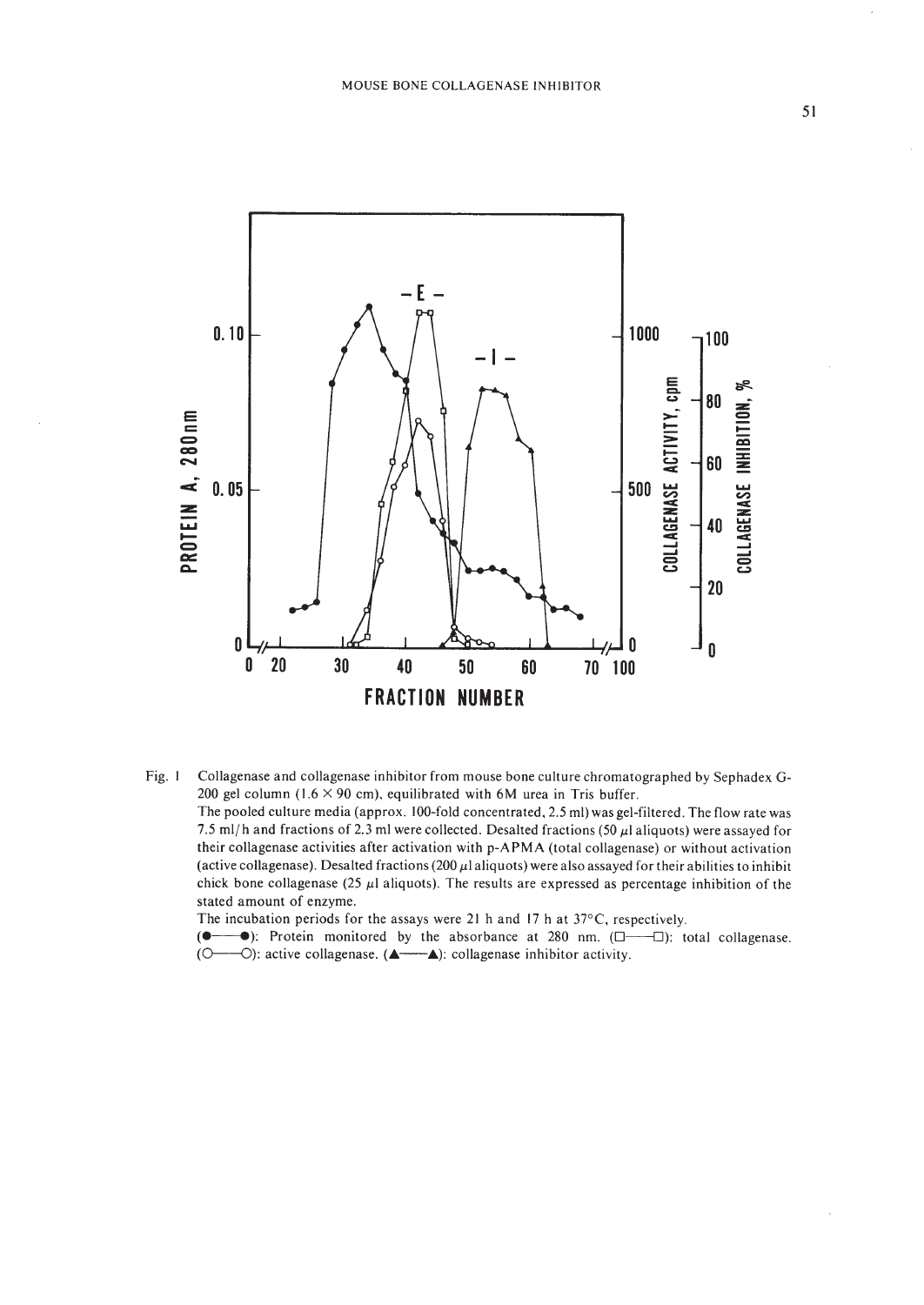

Elution profile of mouse bone collagenase inhibitor from a column  $(2.5 \times 90 \text{ cm})$  of Sephadex G-200 Fig.  $2$ gel, equilibrated with 6M urea in Tris buffer (rechromatography). The pooled inhibitor fractions (concentrated, approx. 5 ml) were gel-filtered. The flow rate was 15 ml/h and fractions of 4.6 ml were collected. Desalted fractions (50  $\mu$ l aliquots) were assayed for their abilities to inhibit 25  $\mu$ l aliquots of chick bone collagenase preparation. The results are expressed as percentage inhibition of the stated amount of enzyme. Incubation was carried out at 37°C for approx. 16 h.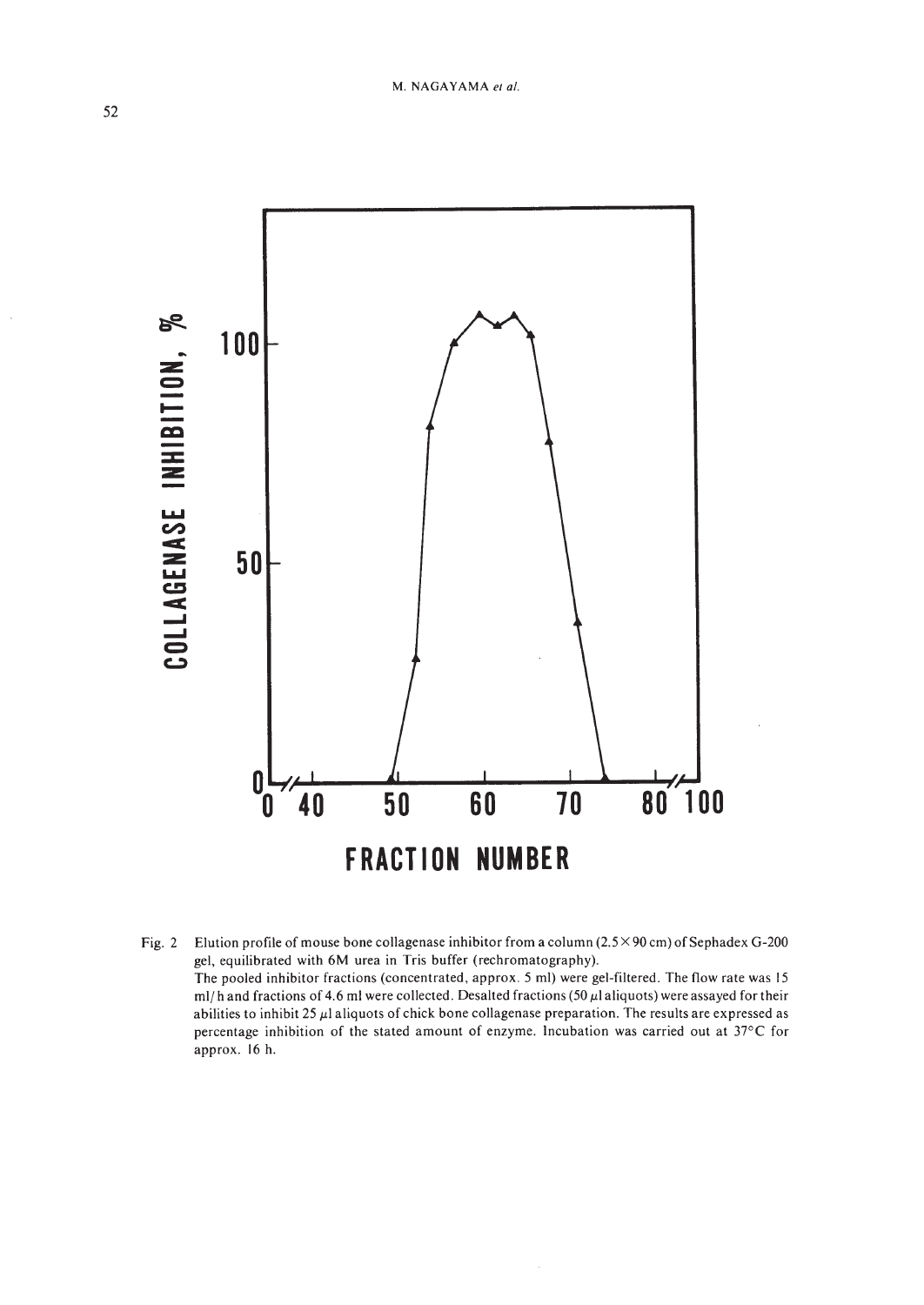| Rabbit Corneal<br>Collagenase $\mu$ | Inhibitor<br>Fraction $\mu$ l | Activity<br>cpm | Activity<br>% | Inhibition<br>$\%$ |
|-------------------------------------|-------------------------------|-----------------|---------------|--------------------|
| 50                                  | $\bf{0}$                      | 994             | 100           | 0                  |
| 50                                  | 25                            | 979             | 98            |                    |
| 50                                  | 50                            | 1009            | 102           | 0                  |
| 50                                  | 100                           | 673             | 49            | 51                 |
| 50                                  | 200                           | 526             | 25            | 75                 |

Table I. Inhibition of rabbit corneal collagenase by mouse bone collagenase inhibitor

Mouse bone collagenase inhibitor purified by 6M urea-Sephadex G-200 gel filtration (fraction #82, diluted IO-fold) and rabbit corneal collagenase (0.528 units/ ml) were used. Tris buffer was added to each experimental tube to a total volume of 250  $\mu$ I in all cases. The mixtures were incubated at 37°C for 18.5 h.

inhibition of rabbit corneal collagenase by the inhibitor. This inhibitor blocked chick and collagenase as well.

SDS gel electrophoresis of this inhibitor revealed one major band with an approx. molecular weight of 40,000 daltons, However, the band was not clear; therefore precise molecular weight of the inhibitor could not be determined.

Further purification and characterization of this inhibitor are in progress.

#### DISCUSSION

We previously demonstrated that the inhibitor collected from culture medium of chick bone was a specific collagenase inhibitor and was different from  $\alpha_2$ -macroglobulin,<sup>6)</sup> the principal collagenase inhibitor in serum, $\frac{1}{1}$  but similar to other collagenase inhibitors isolated from human skin fibrobrast,<sup>1)</sup> human tendon,<sup>20</sup> and smooth muscle cells.<sup>3)</sup> Similarly, it was thought that the collagenase inhibitor derived from mouse bone culture was a specific one. The inhibitor was obtained from serum-free culture medium and its molecular weight was estimated to be approx. 40,000 daltons; therefore the inhibitor was different from  $\alpha_2$ macroglobulin.<sup>9)</sup> It was supposed that the difference in molecular weight between the chick  $bone<sup>6</sup>$  and mouse bone collagenase inhibitor was attributable to the species specificity: However, the mouse bone collagenase inhibitor blocked chick bone collagenase (Fig. 1,2) as well as mouse bone collagenase<sup>3)</sup> and rabbit corneal collagenase. Thus this inhibitor appears to have no species specificity on different collagenase preparations. The result was consistent with other recent studies.  $1,2,6$ )

Purification and characterization of the mouse bone collagenase inhibitor was not sufficient enough to elucidate the role of this inhibitor in the latency of mouse bone collagenase and this subject remains to be studied.

#### ACKNOWLEDGEMENTS

The authors acknowledge with gratitude Prof. Tohru Oka of the Department of Oral Surgery, Nagoya University School of Medicine for his encouragement and advice, and Dr. B. Johnson-Wint of the Massachusetts General Hospital for her generous gift of rabbit corneal collagenase. The skilled technical assistance of Mrs. Jean Thompson and Mr. Daniel Young is also acknowledged. This research work was supported in part by grants from the National Institutes of Health (DE 05255, K04 OE 00048 and AM 15671).